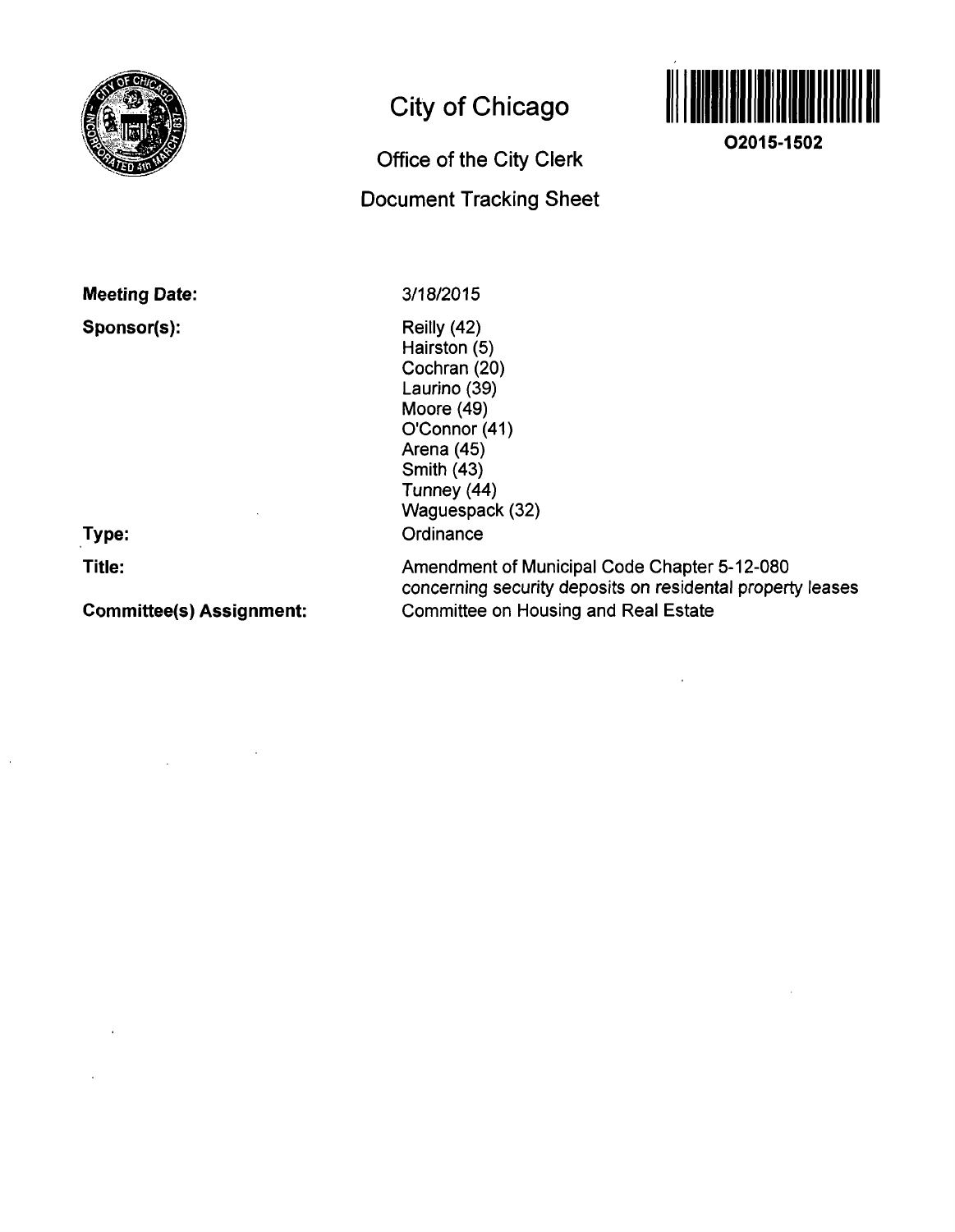OUSING

### **ORDINANCE**

### **BE IT ORDAINED BY THE CITY COUNCIL OF THE CITY OF CHICAGO:**

Section 1. Title 5 of the Municipal Code of the Chicago is hereby amended by adding and deleting the following sections to Chapter 5-12-080 as follows.

### **5-12-080 Security deposits.**

**r** 

(a) (1) A landlord shall hold all security deposits received by him in a federally Insured interestbeanng account in a bank, savings and loan association or other financial institution located in the State of Illinois. A security deposit and interest due thereon shall continue to be the property of the tenant making such deposit, shall not be commingled with the assets of the landlord, and shall not be subject to the claims of any creditor of the landlord or of the landlord's successors in interest, including a foreclosing mortgagee or trustee in bankruptcy.

(2) Notwithstanding subsection (a)(1), a landlord may accept the payment of the first month's rent and security deposit in one check or one electronic funds transfer, and deposit the check or electronic funds transfer into one account, if within 5 business days of the acceptance of the check or electronic transfer, the landlord transfers the amount ofthe security deposit into a separate account that complies with subsection (a)(1).

(3) The name and address of the financial institution where the security deposit will be deposited shall be clearty and conspicuously disclosed in the written rental agreement signed by the tenant. If no written rental agreement is provided, the landlord shall, within 14 days of receipt of the security deposit, notify the tenant in writing of the name and address of the financial institution where the security deposit was deposited.

If, during the pendency of the rental agreement, a security deposit is transferred from one financial institution to another, the landlord shall, within 14 days of such transfer, notify the tenant in writing of the name and address of the new financial institution.

(4) Notwithstanding subsection  $(a)(1)$ , a landlord shall not be considered to be commingling the security deposits with the landlord's assets if there is excess interest in the account in which the security deposits are deposited. "Excess interest" means the amount of money in excess of the total amount of security deposits deposited into the account plus any interest due thereon.

(b) (1) Except as provided for in subsection (b)(2), any landlord who receives a security deposit from a tenant or prospective tenant shall give said tenant or prospective tenant at the time of receiving such security deposit a receipt indicating the amount of such secunty deposit, the name of the person receiving it and, in the case of the agent, the name of the landlord for whom such security deposit is received, the date on which it is received, and a description of the dwelling unit. The receipt shall be signed by the person receiving the security deposit. Failure to comply with this subsection shall entitle the tenant to immediate return of security deposit.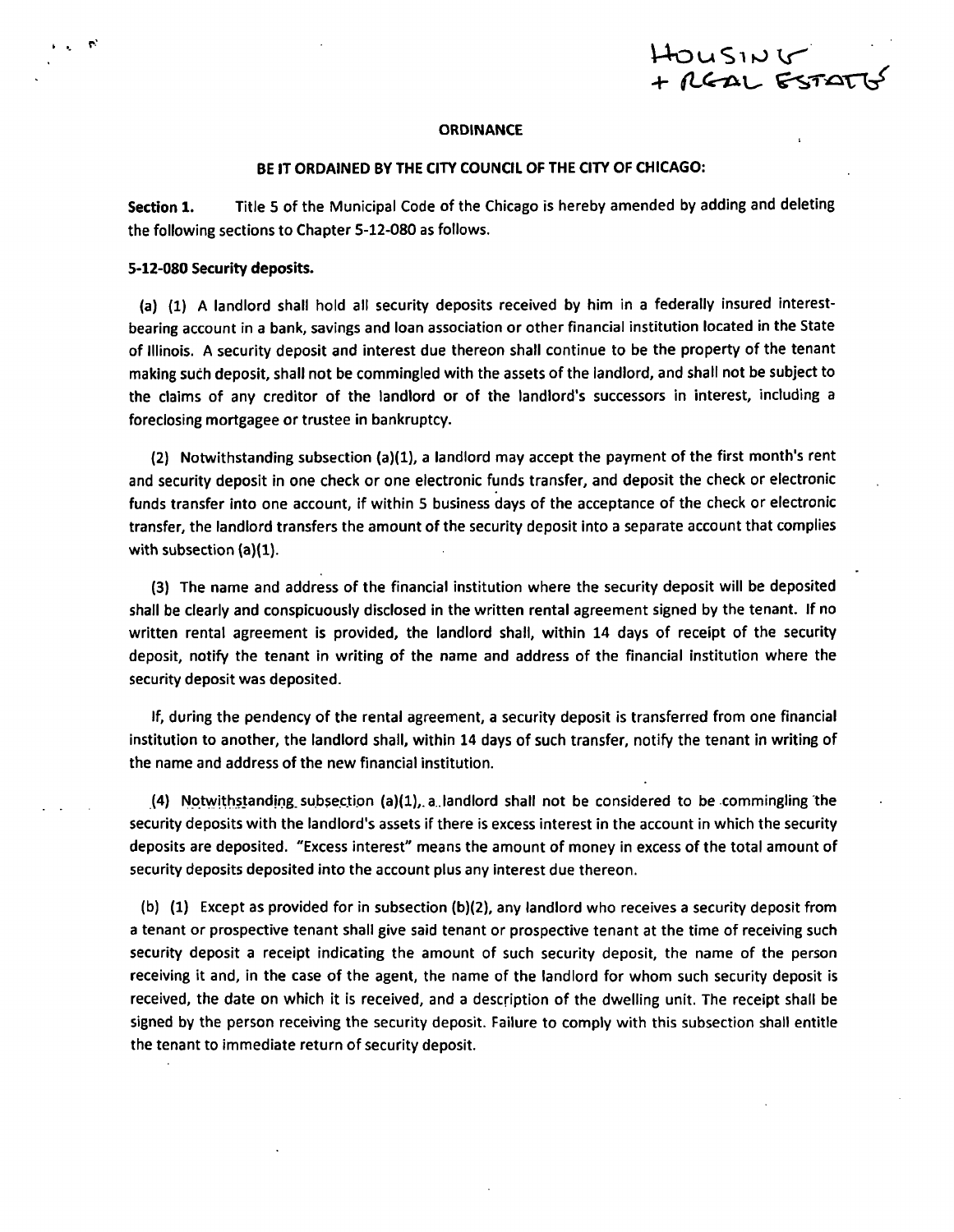(2) Upon payment of the security deposit by means of an electronic funds transfer, the landlord shall give the tenant a receipt that complies with subsection (b)(1), or an electronic receipt that acknowledges the receipt of the security deposit. The electronic receipt shall set forth the date of the receipt of the security deposit, the amount of the deposit, a description of the dwelling unit and an electronic or digital signature, as those terms are defined in 5 ILCS 175/5-105, of the person receiving the deposit.

(c) A landlord who holds a security deposit or prepaid rent pursuant to this section for more than six months shall pay interest to the tenant accruing from the beginning date of the rental term specified in the rental agreement at the rate determined in accordance with Section 5-12-081 for the year in which the rental agreement was entered into. The landlord shall, within 30 days after the end of each 12 month rental period, pay to the tenant any interest, by cash or credit to be applied to the rent due.

(d) The landlord shall, within 45 days after the date that the tenant vacates the dwelling unit or within seven days after the date that the tenant provides notice of termination of the rental agreement pursuant to Section 5-12-110(g), return to the tenant the security deposit or any balance thereof and the required interest thereon; provided, however, that the landlord, or successor landlord, may deduct from such secunty deposit or interest due thereon for the following:

(1) Any unpaid rent which has not been validly withheld or deducted pursuant to state or federal law or local ordinance; and

(2) A reasonable amount necessary to repair any damage caused to the premises by the tenant or any person under the tenant's control or on the premises with the tenant's consent, reasonable wear and tear excluded. In case of such damage, the landlord shall deliver or mail to the last known address of the tenant within 30 days an itemized statement of the damages allegedly caused to the premises and the estimated or actual cost for repairing or replacing each item on that statement, attaching copies of the paid receipts for the repair or replacement. If estimated cost is given, the landlord shall furnish the tenant with copies of paid receipts or a certification of actual costs of repairs of damage if the work was performed by the landlord's employees within 30 days from the date the statement showing estimated cost was furnished to the tenant.

(e) In the event of a sale, lease, transfer of ownership or control or other direct or indirect disposition of residential real property by a landlord who has received a security deposit or prepaid rent from a tenant, the successor landlord of such property shall be liable to that tenant for any security deposit, including statutory interest, or prepaid rent which the tenant has paid to the transferor.

 $\mathbf{u}$  and  $\mathbf{u}$ 

 $\sim$   $\sim$   $\sim$ 

The successor landlord shall, within 14 days from the date of such transfer, notify the tenant who made such security deposit by delivering or mailing to the tenant's last known address that such security deposit was transferred to the successor landlord and that the successor landlord is holding said security deposit. Such notice shall also contain the successor landlord's name, business address, and business telephone number of the successor landlord's agent, if any. The notice shall be in writing.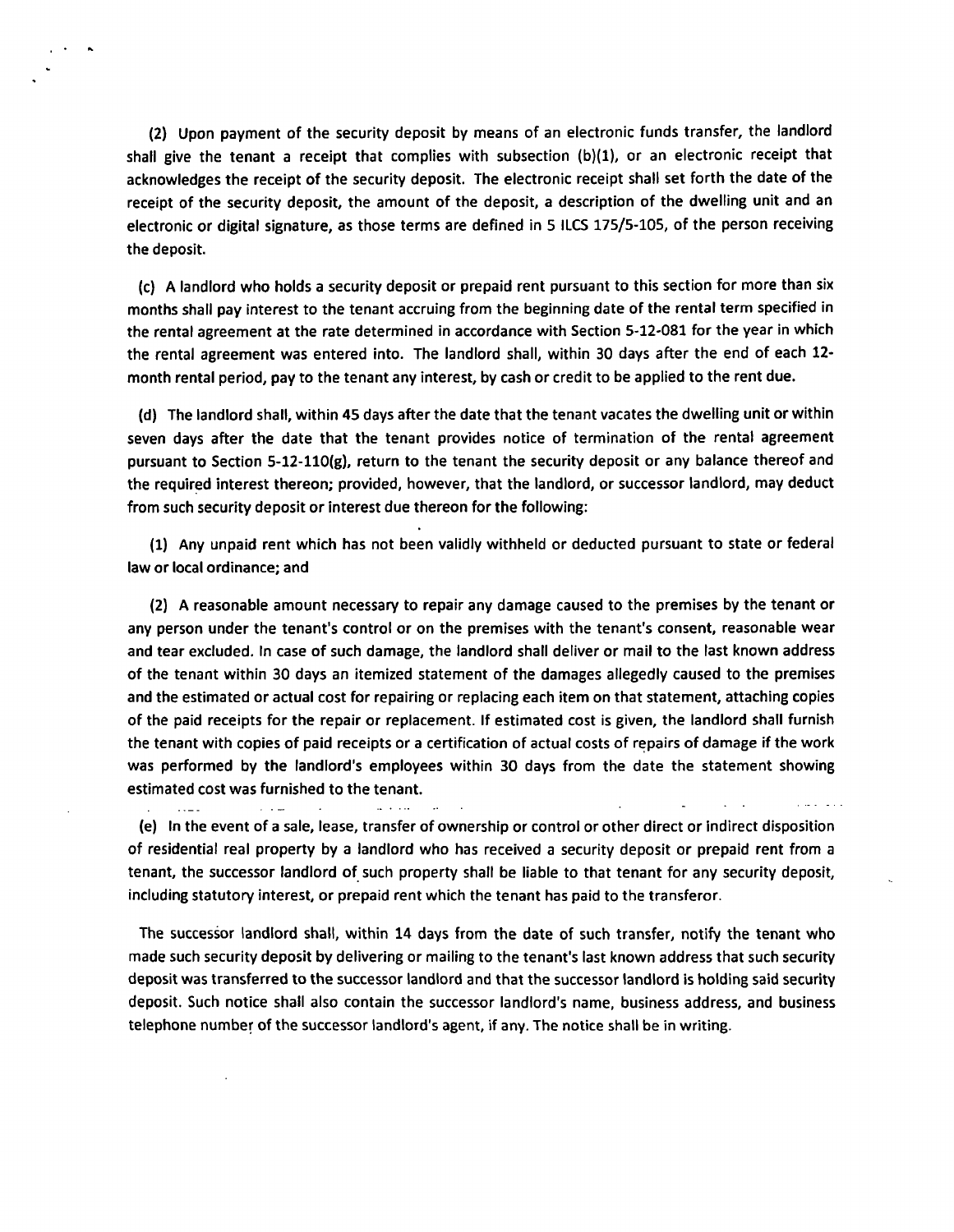The transferor shall remain jointly and severally liable with the successor landlord to the tenant for such security deposit or prepaid rent, unless and until such transferor transfers said security deposit or prepaid rent to the successor landlord and provides notice, in writing, to the tenant of such transfer of said security deposit or prepaid rent, specifying the name, business address and business telephone number of the successor landlord or his agent within ten days of said transfer.

A.

(f) (1) Subject to subsection (f)(2), if the landlord fails to comply with any provision of Section 5-12-  $080(a) - (e)$ , the tenant shall may be awarded damages in an amount equal to two times the security deposit plus interest at a rate determined in accordance with Section 5-12-081. This subsection does not preclude the tenant from recovering other damages to which he may be entitled under this chapter.

(2) If a landlord pays the interest on a security deposit or prepaid rent within the 30-day period provided for in subsection (c), or within the 45-day period provided for in subsection (d), whichever is applicable, but the amount of interest is deficient, the landlord shall not be liable for damages under subsection (f)(2) unless:

(A) the tenant gives written notice to the landlord that the amount of the interest returned was deficient; and

(B) within fourteen days of the receipt of the notice, the landlord fails to either:

(i) pay to the tenant the correct amount of interest due plus \$50.00; or

(ii) provide to the tenant a written response which sets forth an explanation of how the interest paid was calculated.

If the tenant disagrees with the calculation of the interest, as set forth in the written response, the tenant may bring a cause of action in a court of competent jurisdiction challenging the correctness of the written response. If the court determines that the interest calculation was not accurate, the tenant shall may be awarded damages in an amount equal to two times the security deposit plus interest at a rate determined in accordance with Section 5-12-081.

Section 2. This ordinance shall take effect 10 days after passage and publication.

Alderman Brendan Reilly, 42<sup>nd</sup> W